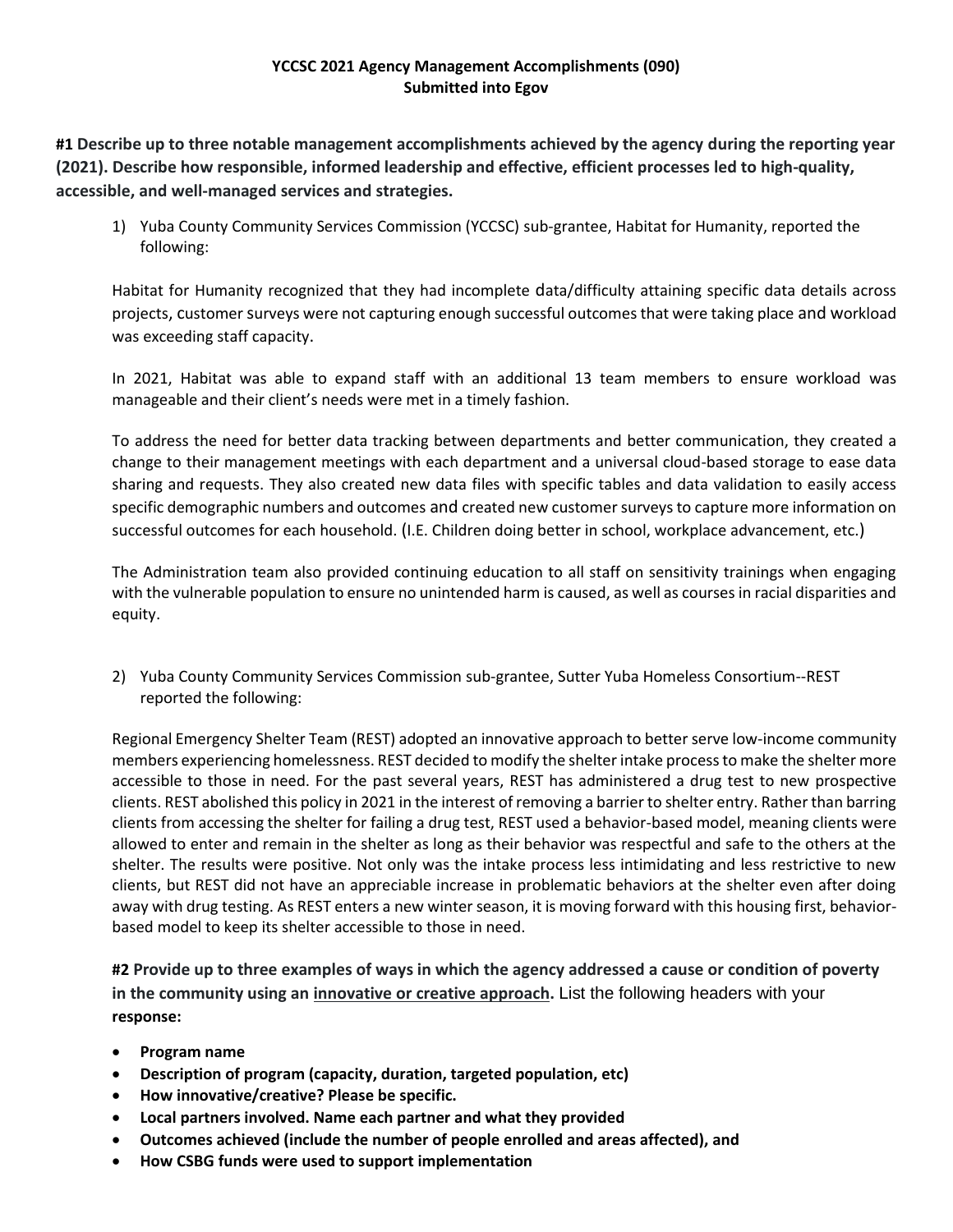**Agency Name/Program:** Yuba County Community Services Commission sub-grantee, Sutter Yuba Homeless Consortium--Adventist Health, Street Nurse/Medicine Program

**CSBG Service category:** Health & social/behavioral development

**Description of Program**: The Street Nurse Program provides Street Nursing, Social Work Case Management, and Housing Navigation to individuals experiencing homelessness in the Yuba-Sutter area. The Street Nursing program provides services to individuals experiencing homelessness on the streets, in the local shelters, and in the coordinated entry sites. The team hosts a clinic three days a week where the team sees and treats patients, and spends the other two days a week conducting street outreach in the local parks, encampments, and areas in which the individuals experiencing homelessness congregate. A typical encounter in the clinic consists of a nursing assessment, a case management assessment, referrals to local resources including community resources and primary care physicians (PCP), as well as tele-health physician visit if necessary for health needs. A typical encounter in the streets consists of basic assessment, relationship building, and encouragement to enroll in local resources.

**How innovate/creative:** The program brings nursing and doctor care out to individuals experiencing homelessness and meeting them where they are. This program is not duplicated in our community and is not a common supported practice in other communities. They bring healthcare directly to a population that has limited access to healthcare and significant health concerns.

# **Outcomes achieved:**

- o 381 unique clients served
- o 2,561 client follow ups
- $\circ$  533 outreach visits conducted (no client info collected at this time, relationship building, resource giving)
- o 140 medications paid for
- o 56 established care with a primary care doctor
- o 524 were provided food and food resources
- o 54 completed housing applications
- $\circ$  35 physician appointments were attended with the client
- o 43 permanently housed
- o 157 temporarily housed
- o 314 tele-doctor visits
- o 319 provided with transportation

**How CSBG funds were used:** With this funding they were able to double their street outreach capacity by adding an additional street nurse to their street medicine team. With the additional nurse they were able to see more clients and serve more individuals where they were. They doubled their service area by going into more places where homeless frequent including shelters and also by having a nurse available for specific street outreach in the streets and riverbeds. They have also been able to increase their presence with local partners to assist their clients.

# **Local Partners involved and how contributed:**

The Street Nursing program partners with the local Continuum of Care (CoC), a local nonprofit of organizations, volunteers, law enforcement, and other community-based coalitions to improve the overall health and well-being of individuals experiencing homelessness.

- o Coordinated Entry including Life Building Center and Hands of Hope clinics and shelter
- o The Salvation Army including the Depot -- shelter
- o 14 Forward Shelter clinics and shelter
- o Better Ways Shelter clinics and shelter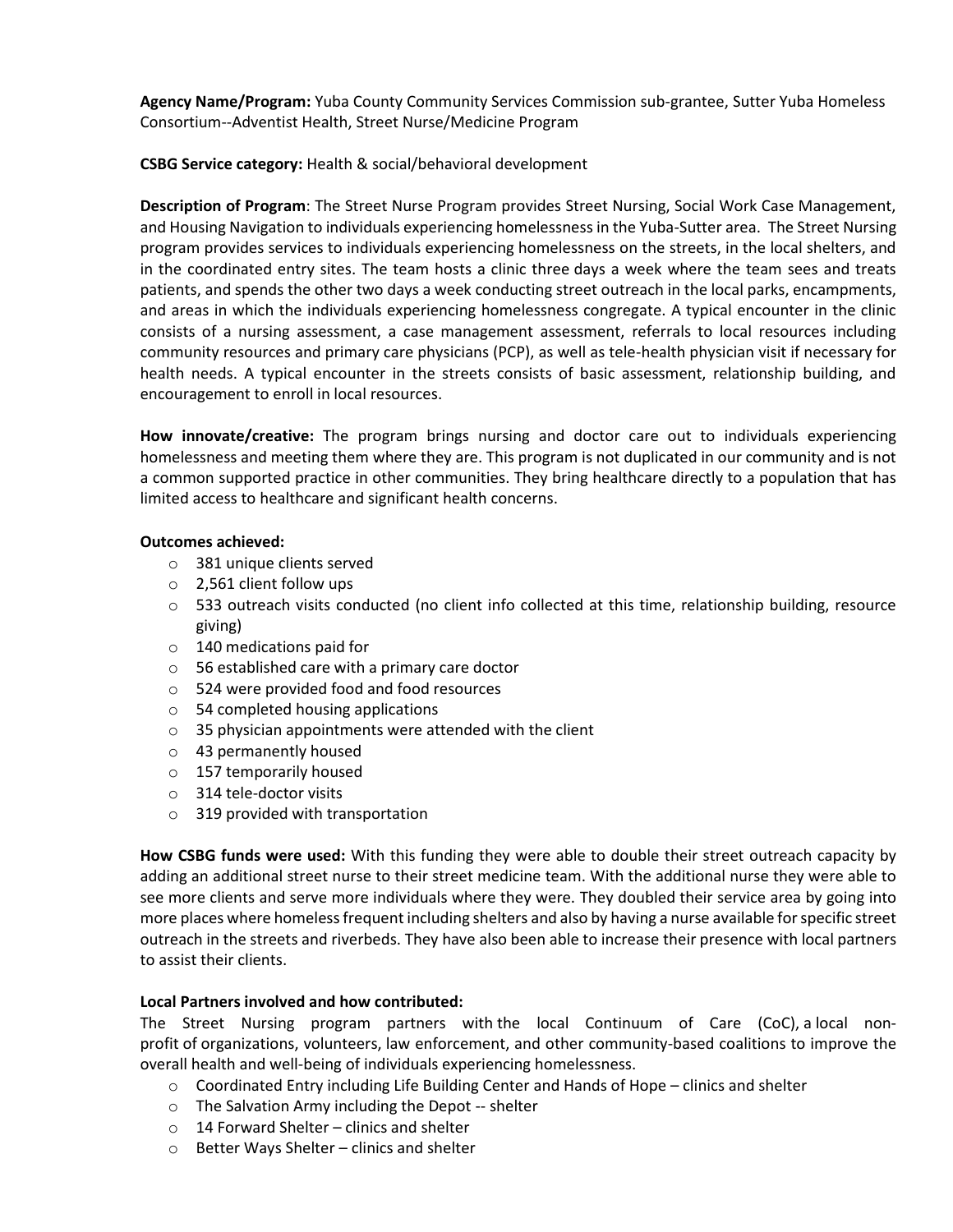- o Life Building Center Shelter-- clinic and shelter
- o H.E.A.R.T. Behavioral Health outreach
- o R.E.S.T. --Winter overnight shelter
- o Local Law enforcement -outreach assistance
- o Yuba Sutter Food Bank-- food

**#3 Provide up to three examples of changes made by the agency in 2021 to improve service delivery and enhance impact for individuals, families, and communities with low incomes based on their in-depth analysis of performance data. Include if your agency added any new services/programs and if so, what and when. List the following headers with your response:**

- **Problem**
- **What analyze to discover problem (client survey results, conversations with clients, staff input)**
- **Change made**
- 1) Yuba County Community Services Commission sub-grantee, Sutter Yuba Homeless Consortium-Bridges to Housing, reported the following:

**Problem:** Yuba County residents were having difficulty accessing Bridges to Housing due to its location only in Sutter County.

**In-depth analysis of performance data:** Client surveys and requests indicated a need to have a physical presence in Yuba County for ease of access for services and because much of the permanent housing found for the clients was located in Yuba County.

**Changes made:** partnered with Habitat for Humanity to be able use space in their building to open a new Marysville office (Yuba County) that puts them in close proximity to people who visit Habitat for Humanity seeking rental assistance, to homeless people from the Life Building Center and to Yuba County residents in general. Clients can now walk in and/or call either location for appointments and information and assistance in the process of housing. Interviews are held at both locations.

2) Yuba County Community Services Commission sub-grantee, Sutter Yuba Homeless Consortium – Bridges to Housing reported the following:

**Problem:** In 2021, the pandemic exacerbated the local housing crisis and placed greater demands on Bridges to Housing clients due to increased rental deposits, rent, utilities and other housing costs. This problem was also worsened by the client's limitations in doing computer searches and follow through.

**In-depth analysis of performance data:** The Board took on the task of exploring the needs of the community to determine how they could best serve more people in the most meaningful way. Following conversations between clients, staff and Board members over a period of months, the Board decided to expand their services and staff as much as possible with available grant monies.

**Changes made:** Bridges to Housing's primary mission and function was to fund rental security deposits. The Board decided to expand services to help with rent payments and utility payments in addition to security deposits to be able to further prevent homelessness. They also added a Housing Navigator to their organization, which has allowed a more dedicated effort to locate housing for clients as well as assist clients with access to computers for research of rentals, filling out necessary applications, document request forms, and referrals.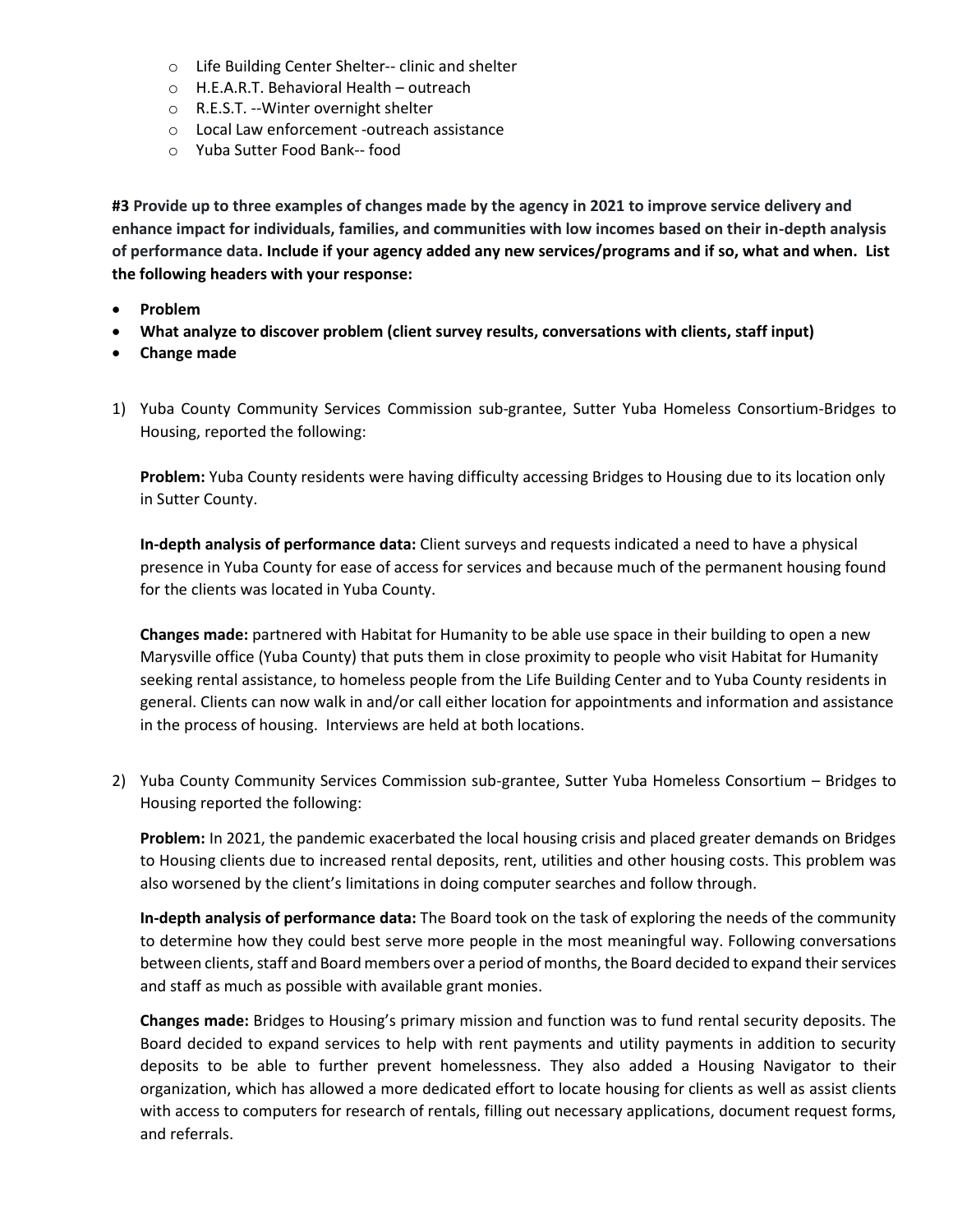|                                                                                                                   |          | NorCal                   | Sutter Yuba Yuba Sutter |          | <b>YCCSC</b> |         |
|-------------------------------------------------------------------------------------------------------------------|----------|--------------------------|-------------------------|----------|--------------|---------|
|                                                                                                                   |          | Habitat for Services for | Homeless                | Legal    | Board of     | Total   |
| 2021 Yuba County Community Services Commission                                                                    | Humanity | Deaf                     | Consortium              | Services | Directors    | Served  |
| <b>Module 4-Blule Service Tabs Individuals Served</b>                                                             |          |                          |                         |          |              |         |
| 1. Employment Indicators<br>Skills Training and Opportunities for Experience (SRV 1a-f)                           |          |                          |                         |          |              |         |
| SRV 1a Vocational Training                                                                                        |          |                          |                         |          |              |         |
|                                                                                                                   |          |                          | 98                      |          |              | 98      |
| SRV 1b On-the-Job and other Work Experience<br>SRV 1c Youth Summer Work Placements                                |          |                          | 98                      |          |              | 98<br>0 |
|                                                                                                                   |          |                          |                         |          |              | 0       |
| SRV 1d Apprenticeship/Internship<br>SRV 1e Self-Employment Skills Training                                        |          |                          |                         |          |              | 0       |
|                                                                                                                   |          |                          |                         |          |              |         |
| SRV 1f Job Readiness Training                                                                                     |          |                          | 105                     |          |              | 105     |
| Career Counseling (SRV 1g-h)                                                                                      |          |                          |                         |          |              | 98      |
| SRV 1g Workshops                                                                                                  |          |                          | 98                      |          |              | 0       |
| SRV 1h Coaching                                                                                                   |          |                          |                         |          |              |         |
| lob Search (SRV 1i-n)                                                                                             |          |                          |                         |          |              |         |
| SRV 1i Coaching                                                                                                   |          |                          | 98                      |          |              | 98      |
| SRV 1j Resume Development                                                                                         |          |                          | 105                     |          |              | 105     |
| SRV 1k Interview Skills Training                                                                                  |          |                          | 98                      |          |              | 98      |
| SRV 1l Job Referrals                                                                                              |          |                          | 98                      |          |              | 98      |
| SRV 1m Job Placements                                                                                             |          | $\mathbf{1}$             |                         |          |              | 1       |
| SRV 1n Pre-employment physicals, background checks, etc.                                                          |          |                          |                         |          |              | 0       |
| Post Employment Supports (SRV 1o-p)                                                                               |          |                          |                         |          |              |         |
| SRV 1o Coaching                                                                                                   |          |                          |                         |          |              | 0       |
| SRV 1p Interactions with employers                                                                                |          |                          |                         |          |              | 0       |
| <b>Employment Supplies (SRV 1q)</b>                                                                               |          |                          |                         |          |              |         |
| SRV 1q Employment Supplies                                                                                        |          |                          |                         |          |              | 0       |
|                                                                                                                   |          |                          |                         |          |              | 799.0   |
| 2. Education and Cognitive Development Indicators                                                                 |          |                          |                         |          |              |         |
| Child/Young Adult Education Programs (SRV 2a-j)                                                                   |          |                          |                         |          |              |         |
| SRV 2a Early Head Start                                                                                           |          |                          | 6                       |          |              | 6       |
| SRV 2b Head Start                                                                                                 |          |                          | 8                       |          |              | 8       |
| SRV 2c Other Early-Childhood (0-5 yr. old) Education                                                              |          |                          | 25                      |          |              | 25      |
| SRV 2d K-12 Education                                                                                             |          | 1                        | 29                      |          |              | 30      |
| SRV 2e K-12 Support Services                                                                                      |          |                          | 29                      |          |              | 29      |
| SRV 2f Financial Literacy Education                                                                               |          |                          |                         |          |              | 0       |
| SRV 2g Literacy/English Language Education                                                                        |          |                          |                         |          |              | 0       |
| SRV 2h College-Readiness Preparation/Support                                                                      |          |                          |                         |          |              | 0       |
| SRV 2i Other Post Secondary Preparation                                                                           |          |                          |                         |          |              | 0       |
| SRV 2j Other Post Secondary Support                                                                               |          |                          |                         |          |              | 0       |
| <b>School Supplies (SRV 2k)</b>                                                                                   |          |                          |                         |          |              |         |
| SRV 2k School Supplies                                                                                            |          |                          | 29                      |          |              | 29      |
| Extra-curricular Programs (SRV 2l-q)                                                                              |          |                          |                         |          |              |         |
| SRV 2l Before and After School Activities                                                                         |          |                          | 29                      |          |              | 29      |
| SRV 2m Summer Youth Recreational Activities                                                                       |          |                          | 29                      |          |              | 29      |
| SRV 2n Summer Education Programs                                                                                  |          |                          | 29                      |          |              | 29      |
| SRV 2o Behavior Improvement Programs (attitude, self-esteem, Dress-for-Success,                                   |          |                          | 29                      |          |              | 29      |
| etc.)<br>SRV 2p Mentoring                                                                                         |          | $\mathbf{1}$             | 29                      |          |              | 30      |
| SRV 2q Leadership Training                                                                                        |          |                          |                         |          |              | 0       |
| <b>Adult Education Programs (SRV 2r-z)</b>                                                                        |          |                          |                         |          |              |         |
| SRV 2r Adult Literacy Classes                                                                                     |          |                          |                         |          |              | 0       |
|                                                                                                                   |          |                          |                         |          |              | 0       |
| SRV 2s English Language Classes<br>SRV 2t Basic Education Classes                                                 |          |                          |                         |          |              | 0       |
| SRV 2u High School Equivalency Classes                                                                            |          |                          |                         |          |              | 0       |
|                                                                                                                   |          |                          |                         |          |              | 0       |
| SRV 2v Leadership Training<br>SRV 2w Parenting Supports (may be a part of the early childhood programs identified |          |                          |                         |          |              |         |
| above)                                                                                                            |          |                          | 98                      |          |              | 98      |
| SRV 2x Applied Technology Classes                                                                                 |          |                          |                         |          |              | 0       |
| SRV 2y Post-Secondary Education Preparation                                                                       |          |                          |                         |          |              | 0       |
| SRV 2z Financial Literacy Education                                                                               |          |                          | 98                      |          |              | 98      |
| <b>Post-Secondary Education Supports (SRV 2aa)</b>                                                                |          |                          |                         |          |              |         |
| SRV 2aa College applications, text books, computers, etc.                                                         |          |                          |                         |          |              | 0       |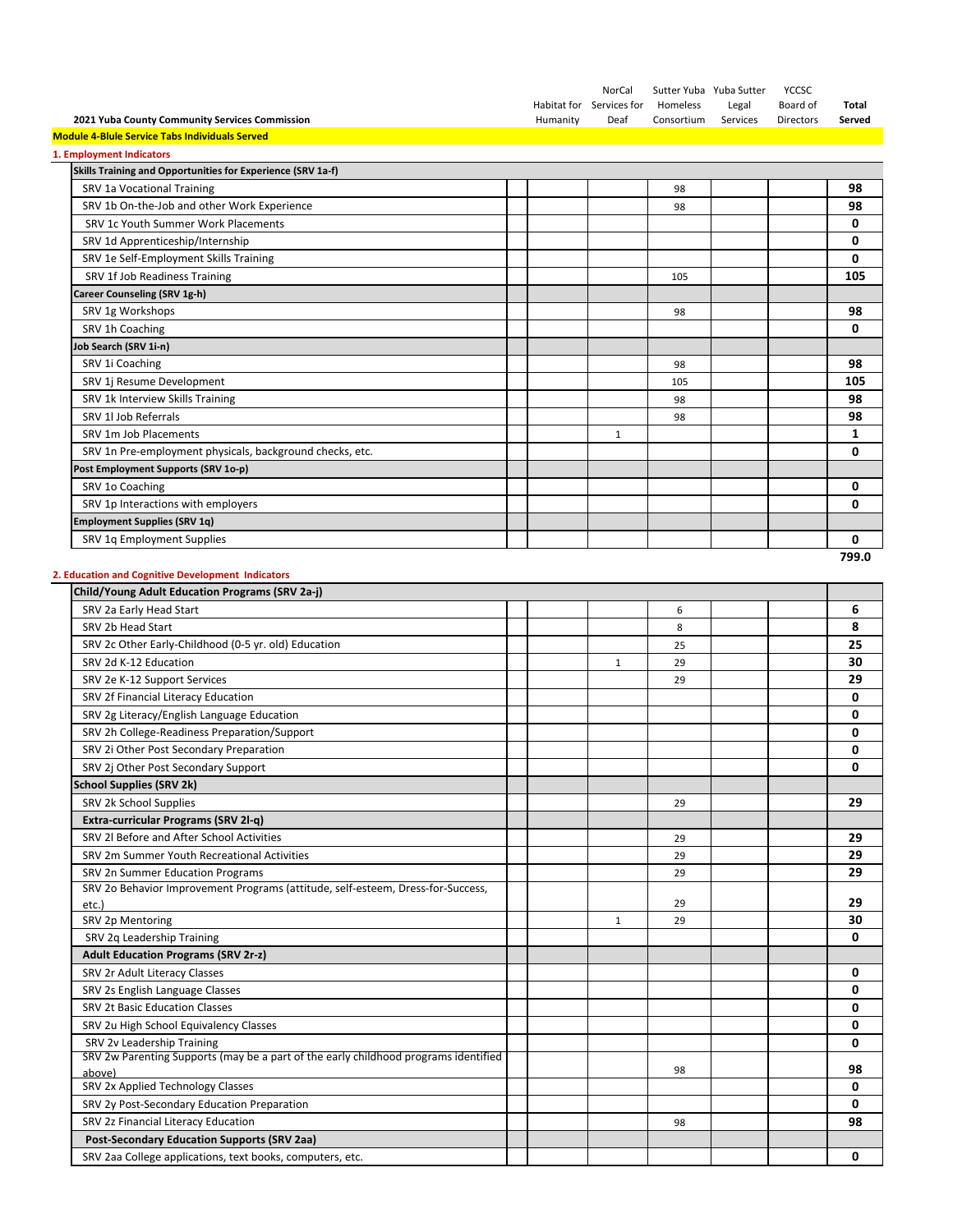|                                                |          | NorCal                   | Sutter Yuba Yuba Sutter |          | <b>YCCSC</b>     |        |
|------------------------------------------------|----------|--------------------------|-------------------------|----------|------------------|--------|
|                                                |          | Habitat for Services for | Homeless                | Legal    | Board of         | Total  |
| 2021 Yuba County Community Services Commission | Humanity | Deaf                     | Consortium              | Services | <b>Directors</b> | Served |
| Financial Aid Assistance (SRV 2bb)             |          |                          |                         |          |                  |        |
| SRV 2bb Scholarships                           |          |                          |                         |          |                  |        |
| Home Visits (SVR 2cc)                          |          |                          |                         |          |                  |        |
| SRV 2cc Home Visits                            |          |                          |                         |          |                  |        |

# **3. Income and Asset Building Indicators**

| Training and Counseling Services (SRV 3a-f)                                     |   |     |   |     |
|---------------------------------------------------------------------------------|---|-----|---|-----|
| SRV 3a Financial Capability Skills Training                                     |   | 98  |   | 98  |
| SRV 3b Financial Coaching/Counseling                                            |   | 98  |   | 98  |
| SRV 3c Financial Management Programs (including budgeting, credit management,   |   |     |   |     |
| credit repair, credit counseling, etc.)                                         |   | 98  | 1 | 99  |
| SRV 3d First-time Homebuyer Counseling                                          |   |     |   | 0   |
| SRV 3e Foreclosure Prevention Counseling                                        |   |     |   | 0   |
| SRV 3f Small Business Start-Up and Development Counseling Sessions/Classes      |   |     |   | 0   |
| Benefit Coordination and Advocacy (SRV 3g-I)                                    |   |     |   |     |
| SRV 3g Child Support Payments                                                   |   |     |   | 0   |
| SRV 3h Health Insurance                                                         |   | 152 |   | 152 |
| SRV 3i Social Security/SSI Payments                                             | 3 | 8   |   | 11  |
| SRV 3j Veteran's Benefits                                                       |   |     |   | 0   |
| SRV 3k TANF Benefits                                                            |   | 23  |   | 23  |
| <b>SRV 3I SNAP Benefits</b>                                                     |   | 38  | 1 | 39  |
| <b>Asset Building (SRV 3m-o)</b>                                                |   |     |   |     |
| SRV 3m Saving Accounts/IDAs and other asset building accounts                   |   |     | 1 | 1   |
| SRV 3n Other financial products (IRA accounts, MyRA, other retirement accounts, |   |     |   |     |
| etc.                                                                            |   |     |   | 0   |
| SRV 3o VITA, EITC, or Other Tax Preparation programs                            |   |     |   | 0   |
| SRV 3p Loans And Grants (SRV 3p-q)                                              |   |     |   |     |
| SRV 3p Micro-loans                                                              |   |     |   | 0   |
| SRV 3q Business incubator/business development loans                            |   |     |   | 0   |

# **4. Housing Indicators**

| Housing Payment Assistance (SRV 4a-e)                                                 |     |              |    |   |     |
|---------------------------------------------------------------------------------------|-----|--------------|----|---|-----|
| SRV 4a Financial Capability Skill Training                                            |     |              | 98 |   | 98  |
| SRV 4b Financial Coaching/Counseling                                                  |     |              | 98 |   | 98  |
| SRV 4c Rent Payments (includes Emergency Rent Payments)                               | 20  |              | 20 |   | 40  |
| SRV 4d Deposit Payments                                                               |     |              | 8  |   | 8   |
| SRV 4e Mortgage Payments (includes Emergency Mortgage Payments)                       | 15  |              | 15 |   | 30  |
| <b>Eviction Prevention Services (SRV 4f-h)</b>                                        |     |              |    |   |     |
| SRV 4f Eviction Counseling                                                            |     |              |    | 3 | 3   |
| SRV 4g Landlord/Tenant Mediations                                                     |     | $\mathbf{1}$ |    |   | 1   |
| SRV 4h Landlord/Tenant Rights Education                                               |     |              |    | 5 | 5   |
| Utility Payment Assistance (SRV 4i-I)                                                 |     |              |    |   |     |
| SRV 4i Utility Payments (LIHEAP-includes Emergency Utility Payments)                  |     |              |    |   | 0   |
| SRV 4j Utility Deposits                                                               |     |              |    |   | 0   |
| SRV 4k Utility Arrears Payments                                                       | 50  |              |    |   | 50  |
| SRV 4l Level Billing Assistance                                                       |     |              |    |   | 0   |
| Housing Placement/Rapid Re-housing (SRV 4m-p)                                         |     |              |    |   |     |
| SRV 4m Temporary Housing Placement (includes Emergency Shelters)                      |     |              | 79 |   | 79  |
| SRV 4n Transitional Housing Placements                                                |     |              | 16 |   | 16  |
| SRV 4o Permanent Housing Placements                                                   | 143 |              | 78 |   | 221 |
| SRV 4p Rental Counseling                                                              |     |              | 4  |   | 4   |
| Housing Maintenance & Improvements (SRV 4q)                                           |     |              |    |   |     |
| SRV 4q Home Repairs (e.g. structural, appliance, heating systems. etc.) (Including    |     |              |    |   |     |
| <b>Emergency Home Repairs)</b>                                                        | 4   |              |    |   | 4   |
| <b>Weatherization Services (SRV 4r-t)</b>                                             |     |              |    |   |     |
| SRV 4r Independent-living Home Improvements (e.g. ramps, tub and shower grab          |     |              |    |   |     |
| bars, handicap accessible modifications, etc.)                                        |     |              |    |   | 0   |
| SRV 4s Healthy Homes Services(e.g. reduction or elimination of lead, radon, carbon    |     |              |    |   |     |
| dioxide and/or fire hazards or electrical issues, etc.)                               |     | $\mathbf{1}$ |    |   | 1   |
| SRV 4t Energy Efficiency Improvements (e.g. insullation, air sealing, furnace repair, |     |              |    |   |     |
| etc.)                                                                                 |     |              |    |   | n   |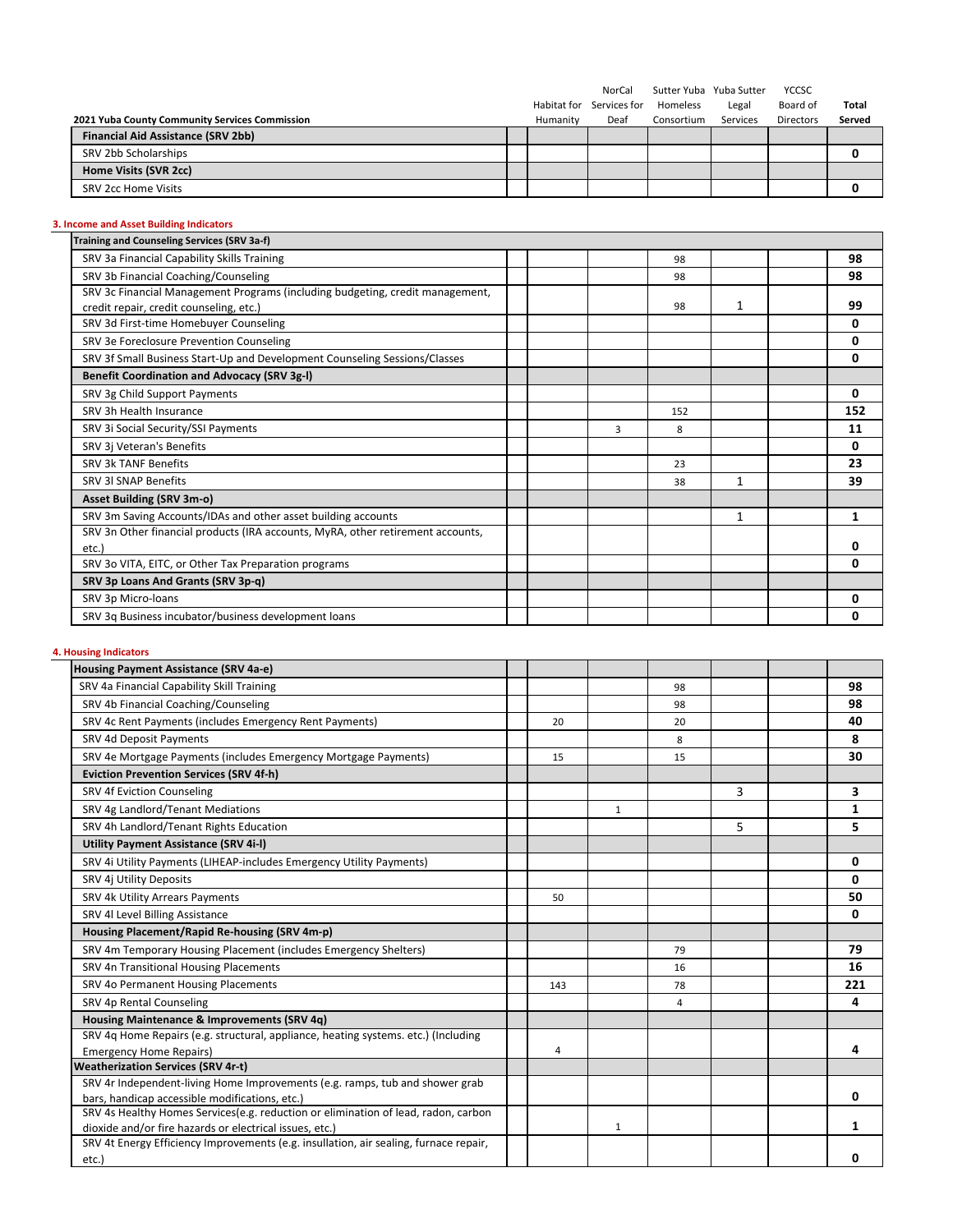| 2021 Yuba County Community Services Commission                                                                 | Humanity | NorCal<br>Habitat for Services for<br>Deaf | Sutter Yuba Yuba Sutter<br>Homeless<br>Consortium | Legal<br>Services | YCCSC<br>Board of<br>Directors | Total<br>Served |
|----------------------------------------------------------------------------------------------------------------|----------|--------------------------------------------|---------------------------------------------------|-------------------|--------------------------------|-----------------|
| 5. Health and Social/Behavorial Development Indicators                                                         |          |                                            |                                                   |                   |                                |                 |
| Health Services, Screening and Assessments (SRV 5a-j)                                                          |          |                                            |                                                   |                   |                                |                 |
| SRV 5a Immunizations                                                                                           |          |                                            | 10                                                |                   |                                | 10              |
| SRV 5b Physicals                                                                                               |          | 3                                          |                                                   |                   |                                | 3               |
| SRV 5c Developmental Delay Screening                                                                           |          |                                            | 25                                                |                   |                                | 25              |
| SRV 5d Vision Screening                                                                                        |          |                                            |                                                   |                   |                                | 0               |
| SRV 5e Prescription Payments                                                                                   |          |                                            | 26                                                |                   |                                | 26              |
| SRV 5f Doctor Visit Payments                                                                                   |          |                                            |                                                   |                   |                                | 0               |
| SRV 5g Maternal/Child Health                                                                                   |          |                                            |                                                   |                   |                                | 0               |
| SRV 5h Nursing Care Sessions                                                                                   |          |                                            | 305                                               |                   |                                | 305             |
| SRV 5i In-Home Affordable Seniors/Disabled Care Sessions                                                       |          |                                            |                                                   |                   |                                |                 |
| (Nursing, Chores, Personal Care Services)                                                                      |          |                                            |                                                   |                   |                                | 0               |
| SRV 5j Health Insurance Options Counseling                                                                     |          |                                            |                                                   |                   |                                | 0               |
| Reproductive Health Services (SRV 5k-o)                                                                        |          |                                            |                                                   |                   |                                |                 |
| SRV 5k Coaching Sessions                                                                                       |          |                                            |                                                   |                   |                                | 0<br>0          |
| SRV 5I Family Planning Classes                                                                                 |          |                                            |                                                   |                   |                                |                 |
| SRV 5m Contraceptives<br>SRV 5n STI/HIV Prevention Counseling Sessions                                         |          |                                            | 98                                                |                   |                                | 0<br>98         |
| SRV 5o STI/HIV Screenings                                                                                      |          |                                            |                                                   |                   |                                | 0               |
| <b>Wellness Education (SRV 5p-q)</b>                                                                           |          |                                            |                                                   |                   |                                |                 |
| SRV 5p Wellness Classes (stress reduction, medication management, mindfulness,                                 |          |                                            |                                                   |                   |                                |                 |
| etc.)                                                                                                          |          | 1                                          |                                                   |                   |                                | 1               |
| SRV 5q Exercise/Fitness                                                                                        |          |                                            |                                                   |                   |                                | 0               |
| Mental/Behavioral Health (SRV 5r-x)                                                                            |          |                                            |                                                   |                   |                                |                 |
| <b>SRV 5r Detoxification Sessions</b>                                                                          |          |                                            |                                                   |                   |                                | 0               |
| SRV 5s Substance Abuse Screenings                                                                              |          |                                            | 168                                               |                   |                                | 168             |
| SRV 5t Substance Abuse Counseling                                                                              |          |                                            | 84                                                |                   |                                | 84              |
| SRV 5u Mental Health Assessments                                                                               |          |                                            | 84                                                |                   |                                | 84              |
| SRV 5v Mental Health Counseling                                                                                |          |                                            | 18                                                |                   |                                | 18              |
| SRV 5w Crisis Response/Call-In Responses                                                                       |          |                                            |                                                   |                   |                                | 0               |
| SRV 5x Domestic Violence Programs                                                                              |          |                                            | 74                                                |                   |                                | 74              |
| Support Groups (SRV 5y-aa)                                                                                     |          |                                            |                                                   |                   |                                |                 |
| SRV 5y Substance Abuse Support Group Meetings                                                                  |          |                                            |                                                   |                   |                                | 0               |
| SRV 5z Domestic Violence Support Group Meetings                                                                |          |                                            |                                                   |                   |                                | 0               |
| SRV 5aa Mental Health Support Group Meeting                                                                    |          |                                            |                                                   |                   |                                | 0               |
| Dental Services, Screenings and Exams (SRV 5bb-ee)                                                             |          |                                            |                                                   |                   |                                |                 |
| SRV 5bb Adult Dental Screening/Exams                                                                           |          |                                            |                                                   |                   |                                | 0               |
| SRV 5cc Adult Dental Services (including Emergency Dental Procedures)<br>SRV 5dd Child Dental Screenings/Exams |          |                                            |                                                   |                   |                                | 0               |
| SRV 5ee Child Dental Services (including Emergency Dental Procedures)                                          |          |                                            |                                                   |                   |                                | 0<br>0          |
| <b>Nutrition and Food/Meals (SRV 5ff-jj)</b>                                                                   |          |                                            |                                                   |                   |                                |                 |
| SRV 5ff Skills Classes (Gardening, Cooking, Nutrition)                                                         |          |                                            |                                                   |                   |                                | 0               |
| SRV 5gg Community Gardening Activities                                                                         |          |                                            |                                                   |                   |                                | 0               |
| SRV 5hh Incentives (e.g. gift card for food preparation, rewards for participation, etc.)                      |          |                                            |                                                   |                   |                                | 0               |
| SRV 5ii Prepared Meals                                                                                         |          |                                            | 232                                               |                   |                                | 232             |
| SRV 5ij Food Distribution (Food Bags/Boxes, Food Share Program, Bags of Groceries)                             |          |                                            |                                                   |                   |                                |                 |
| <b>Family Skills Development (SRV 5kk-mm)</b>                                                                  |          |                                            | 81                                                |                   |                                | 81              |
| SRV 5kk Family Mentoring Sessions                                                                              |          |                                            |                                                   |                   |                                | 0               |
| SRV 5II Life Skills Coaching Sessions                                                                          |          |                                            |                                                   |                   |                                | 0               |
| SRV 5mm Parenting Classes                                                                                      |          | 1                                          |                                                   |                   |                                | 1               |
| <b>Emergency Hygiene Assistance (SRV 5nn-oo)</b>                                                               |          |                                            |                                                   |                   |                                |                 |
| SRV 5nn Kits/boxes                                                                                             |          |                                            | 51                                                |                   |                                | 51              |
| SRV 500 Hygiene Facility Utilizations (e.g. showers, toilets, sinks)                                           |          | $\mathbf{1}$                               |                                                   |                   |                                | 1               |
| 6. Civic Engagment and Community Involvement Indicators                                                        |          |                                            |                                                   |                   |                                | 1,262           |
| SRV 6a Voter Education and Access                                                                              |          |                                            |                                                   |                   |                                | 0               |
| SRV 6b Leadership Training                                                                                     |          |                                            |                                                   |                   |                                | 0               |
|                                                                                                                |          |                                            |                                                   |                   |                                |                 |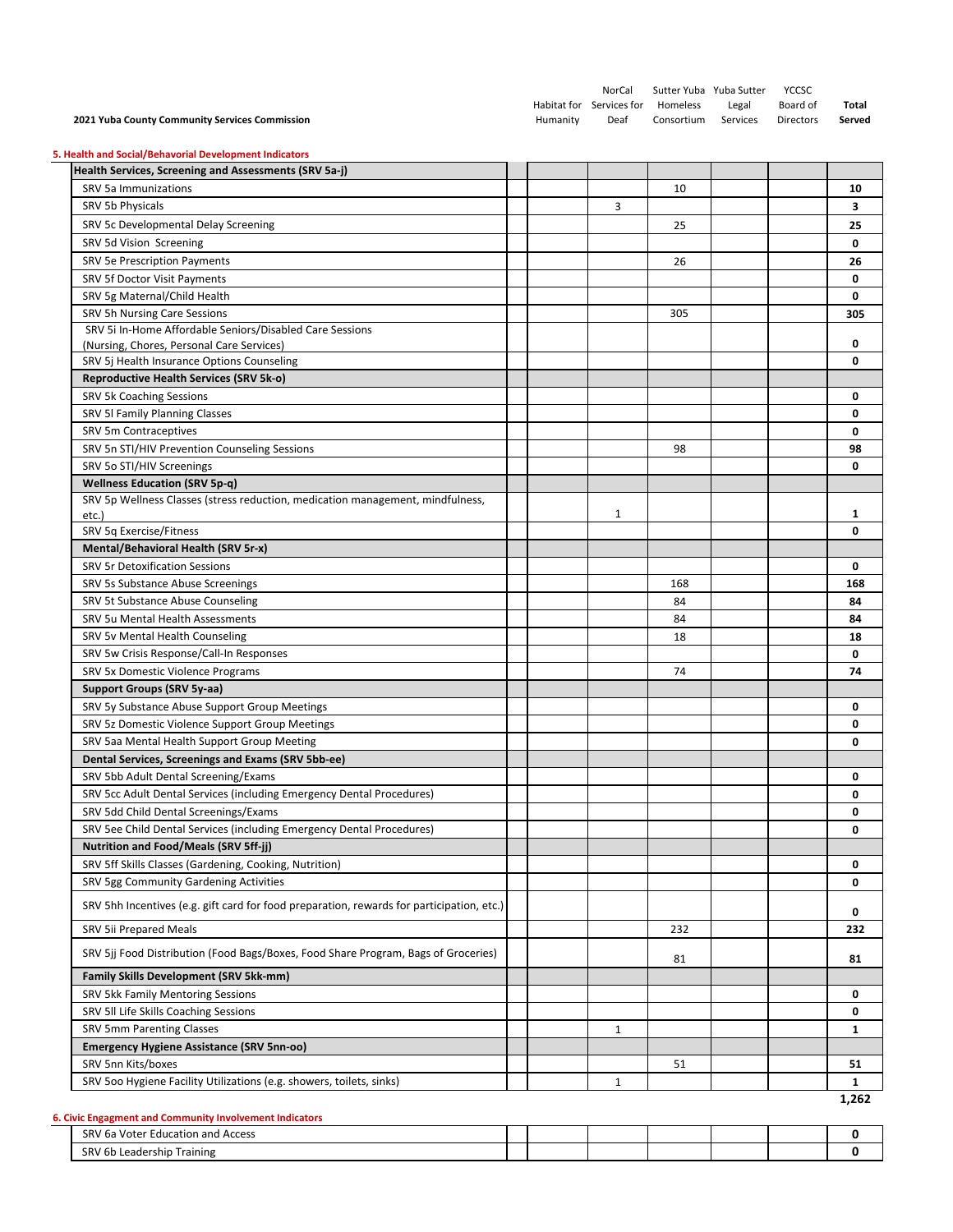|                                                |          | NorCal                   |            | Sutter Yuba Yuba Sutter | YCCSC            |        |
|------------------------------------------------|----------|--------------------------|------------|-------------------------|------------------|--------|
|                                                |          | Habitat for Services for | Homeless   | Legal                   | Board of         | Total  |
| 2021 Yuba County Community Services Commission | Humanity | Deaf                     | Consortium | Services                | <b>Directors</b> | Served |
| SRV 6c Tri-partite Board Membership            |          |                          |            |                         |                  |        |
| SRV 6d Citizenship Classes                     |          |                          |            |                         |                  |        |
| SRV 6e Getting Ahead Classes                   |          |                          |            |                         |                  |        |
| SRV 6f Volunteer Training                      |          |                          |            |                         |                  |        |

# **7. Outomces Across Multiple Domains**

| Case Management (SRV 7a)                                                         |  |   |      |    |     |       |
|----------------------------------------------------------------------------------|--|---|------|----|-----|-------|
| SRV 7a Case Management                                                           |  | 6 | 1899 |    |     | 1,905 |
| <b>Eligibility Determinations (SRV 7b)</b>                                       |  |   |      |    |     |       |
| SRV 7b Eligibility Determinations                                                |  |   | 105  |    |     | 105   |
| Referrals (SRV 7c)                                                               |  |   |      |    |     |       |
| <b>SRV 7c Referrals</b>                                                          |  |   | 1895 |    | 172 | 2,067 |
| <b>Transportation Services (SRV 7d)</b>                                          |  |   |      |    |     |       |
| SRV 7d Transportation Services (e.g. bus passes, bus transport, support for auto |  |   |      |    |     |       |
| purchase or repair; including emergency services)                                |  |   | 152  |    |     | 152   |
| Childcare (SRV 7e-f)                                                             |  |   |      |    |     |       |
| SRV 7e Child Care subsidies                                                      |  |   |      |    |     | 0     |
| SRV 7f Child Care payments                                                       |  |   |      |    |     | 0     |
| Eldercare (SRV 7g)                                                               |  |   |      |    |     |       |
| SRV 7g Day Centers                                                               |  |   |      |    |     | 0     |
| <b>Identification Documents (SRV 7h-i)</b>                                       |  |   |      |    |     |       |
| SRV 7h Birth Certificate                                                         |  |   |      |    |     | 0     |
| SRV 7i Social Security Card                                                      |  |   | 41   |    |     | 41    |
| SRV 7j Driver's License                                                          |  |   | 115  |    |     | 115   |
| <b>Re-Entry Services (SRV 7k)</b>                                                |  |   |      |    |     |       |
| SRV 7k Criminal Record Expungements                                              |  |   |      |    |     | 0     |
| Immigration Support Services (SRV 7I)                                            |  |   |      |    |     |       |
| SRV 7l Immigration Support Services (relocation, food, clothing)                 |  | 1 |      |    |     | 1     |
| Legal Assistance (includes emergency legal assistance) (SRV 7m)                  |  |   |      |    |     |       |
| SRV 7m Legal Assistance                                                          |  |   |      | 20 |     | 20    |
| <b>Emergency Clothing Assistance (SRV 7n)</b>                                    |  |   |      |    |     |       |
| SRV 7n Emergency Clothing Assistance                                             |  |   |      |    |     | 0     |
|                                                                                  |  |   |      |    |     |       |
| Mediation/Customer Advocacy Interventions (debt forgiveness, negotiations or     |  |   |      |    |     |       |
| issues with landlords, coordinating with other services or government) (SRV 70)  |  |   |      |    |     |       |
| SRV 7o Mediation/Customer Advocacy Interventions                                 |  |   |      |    |     | 0     |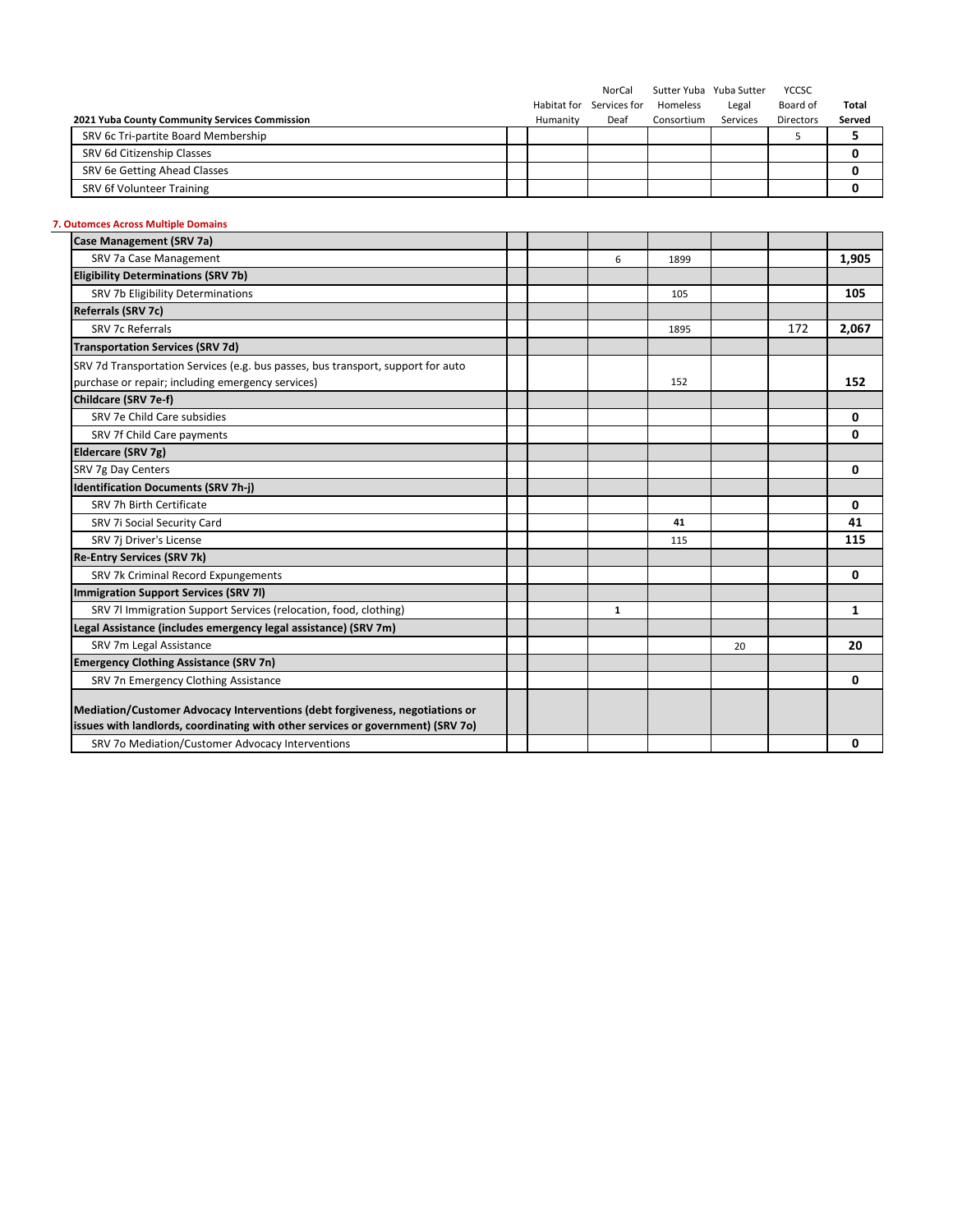| 2021 Yuba County Community Services Commission                                                                                                                            | Humanity<br>Actual<br><b>Results</b> | Habitat for    NorCal Deaf    Yuba-Sutter<br>& HoH<br>Actual<br><b>Results</b> | Legal Center<br>Actual | Sutter Yuba<br>Homeless<br>Consortium Total Actual<br><b>Results Actual Results</b> | <b>Results</b> |
|---------------------------------------------------------------------------------------------------------------------------------------------------------------------------|--------------------------------------|--------------------------------------------------------------------------------|------------------------|-------------------------------------------------------------------------------------|----------------|
| <b>Module 4</b><br>1. Employment Indicators                                                                                                                               |                                      |                                                                                |                        |                                                                                     |                |
| A. The number of unemployed youth who obtained employment to gain skills or income.                                                                                       |                                      |                                                                                |                        | 3                                                                                   | з              |
| B. number of unemployed adults who obtained employment (up to a living wage).                                                                                             |                                      |                                                                                |                        | 24                                                                                  | 24             |
|                                                                                                                                                                           |                                      |                                                                                |                        |                                                                                     |                |
| C. number of unemployed adults who obtained and maintained employment for at least 90 days<br>(up to a living wage).                                                      |                                      |                                                                                |                        | 24                                                                                  | 24             |
| D. number of unemployed adults who obtained and maintained employment for at least 180 days<br>(up to a living wage).                                                     |                                      |                                                                                |                        | 16                                                                                  | 16             |
| E. number of unemployed adults who obtained employment (with a living wage or higher).                                                                                    |                                      | $\mathbf{1}$                                                                   |                        | 3                                                                                   | 4              |
| F. number of unemployed adults who obtained and maintained employment for at least 90 days<br>(with a living wage or higher).                                             |                                      |                                                                                |                        | 3                                                                                   | з              |
| G. number of unemployed adults who obtained and maintained employment for at least 180 days<br>(with a living wage or higher).                                            |                                      |                                                                                |                        | 3                                                                                   | з              |
| H. number of employed participants in a career-advancement related program who entered or<br>transitioned into a position that provided increased income and/or benefits. |                                      |                                                                                |                        | 0                                                                                   | 0              |
| H. 1 Of the above, the number of employed participants who Increased income from employment<br>through wage or salary amount increase.                                    |                                      |                                                                                |                        | 0                                                                                   | 0              |
| H. 2 Of the above, the number of employed participants who increased income from employment<br>through hours worked increase.                                             |                                      |                                                                                |                        | 0                                                                                   | 0              |
| H. 3 Of the above, the number of employed participants who <b>increased benefits</b> related to<br>employment.                                                            |                                      |                                                                                |                        | 0                                                                                   | 0              |
| 2. Education and Cognitive Development Indicators<br>A.number of children (0 to 5) who demonstrated improved emergent literacy skills.                                    |                                      |                                                                                |                        | 41                                                                                  | 41             |
| B. number of children (0 to 5) who demonstrated skills for school readiness.                                                                                              |                                      |                                                                                |                        | 41                                                                                  | 41             |
| C. number of children and youth who demonstrated improved positive approaches toward<br>learning, including improved attention skills. (auto total).                      |                                      |                                                                                |                        |                                                                                     | 0              |
| C1 Early Childhood Education (ages 0-5)                                                                                                                                   |                                      |                                                                                |                        | 41                                                                                  | 41             |
| C2 1st grade-8th grade                                                                                                                                                    |                                      |                                                                                |                        | 40                                                                                  | 40             |
| C3 9th grade-12th grade                                                                                                                                                   |                                      |                                                                                |                        | $\overline{7}$                                                                      | $\overline{7}$ |
| D. number of children and youth who are achieving at basic grade level (academic, social, and<br>other school success skills). (auto total)                               |                                      |                                                                                |                        |                                                                                     | 0              |
| D1 Early Childhood Education (ages 0-5)                                                                                                                                   |                                      |                                                                                |                        | 41                                                                                  | 41             |
| D2 1st grade-8th grade                                                                                                                                                    |                                      |                                                                                |                        | 40                                                                                  | 40             |
| D3 9th grade-12th grade                                                                                                                                                   |                                      | 1                                                                              |                        | $\overline{7}$                                                                      | 8              |
| E. number of parents/caregivers who improved their home environments.                                                                                                     |                                      | $\mathbf{1}$                                                                   |                        | 136                                                                                 | 137            |
| F. number of adults who demonstrated improved basic education.                                                                                                            |                                      |                                                                                |                        | 0                                                                                   | 0              |
| G. number of individuals who obtained a high school diploma and/or obtained an equivalency<br>certificate or diploma.                                                     |                                      | 1                                                                              |                        | 0                                                                                   | 1              |
| H. number of individuals who obtained a recognized credential, certificate, or degree relating to<br>the achievement of educational or vocational skills.                 |                                      |                                                                                |                        |                                                                                     |                |
| I. number of individuals who obtained an Associate's degree.                                                                                                              |                                      |                                                                                |                        | 0                                                                                   | 0<br>0         |
| J. number of individuals who obtained a Bachelor's degree.                                                                                                                |                                      |                                                                                |                        |                                                                                     | 0              |
| Z. Other Education and Cognitive Development Outocme Indicator                                                                                                            |                                      |                                                                                |                        |                                                                                     |                |
| 3. Income and Asset Building Indicators                                                                                                                                   |                                      |                                                                                |                        |                                                                                     |                |
| A. number of individuals who achieved and maintained capacity to meet basic needs for 90 days.                                                                            |                                      |                                                                                |                        | 497                                                                                 | 497            |

B. number of individuals who achieved and maintained capacity to meet basic needs for 180 days. C. number of individuals who opened a **savings account or IDA. 0**

D. number of individuals who **increased their savings. 0**

E. number of individuals who used their savings to **purchase an asset.** 1 **1** E1 Of the above, the number of individuals who **purchased a home. 0**

F. number of individuals who **improved their credit scores. 0**

G. number of individuals who **increased their net worth.** 2 **2** H. number of individuals engaged with the Community Action Agency who report **improved**

**financial well‐being.** 2 3 24 **29**

Z. Other Income and Asset Building Outcome Indicator

|  |                |                | 497 | 497            |
|--|----------------|----------------|-----|----------------|
|  |                |                | 481 | 481            |
|  |                |                |     | 0              |
|  |                |                |     | 0              |
|  | $\mathbf{1}$   |                |     | 1              |
|  |                |                |     | 0              |
|  |                |                |     | 0              |
|  |                | $\overline{2}$ |     | $\overline{2}$ |
|  | $\overline{2}$ | 3              | 24  | 29             |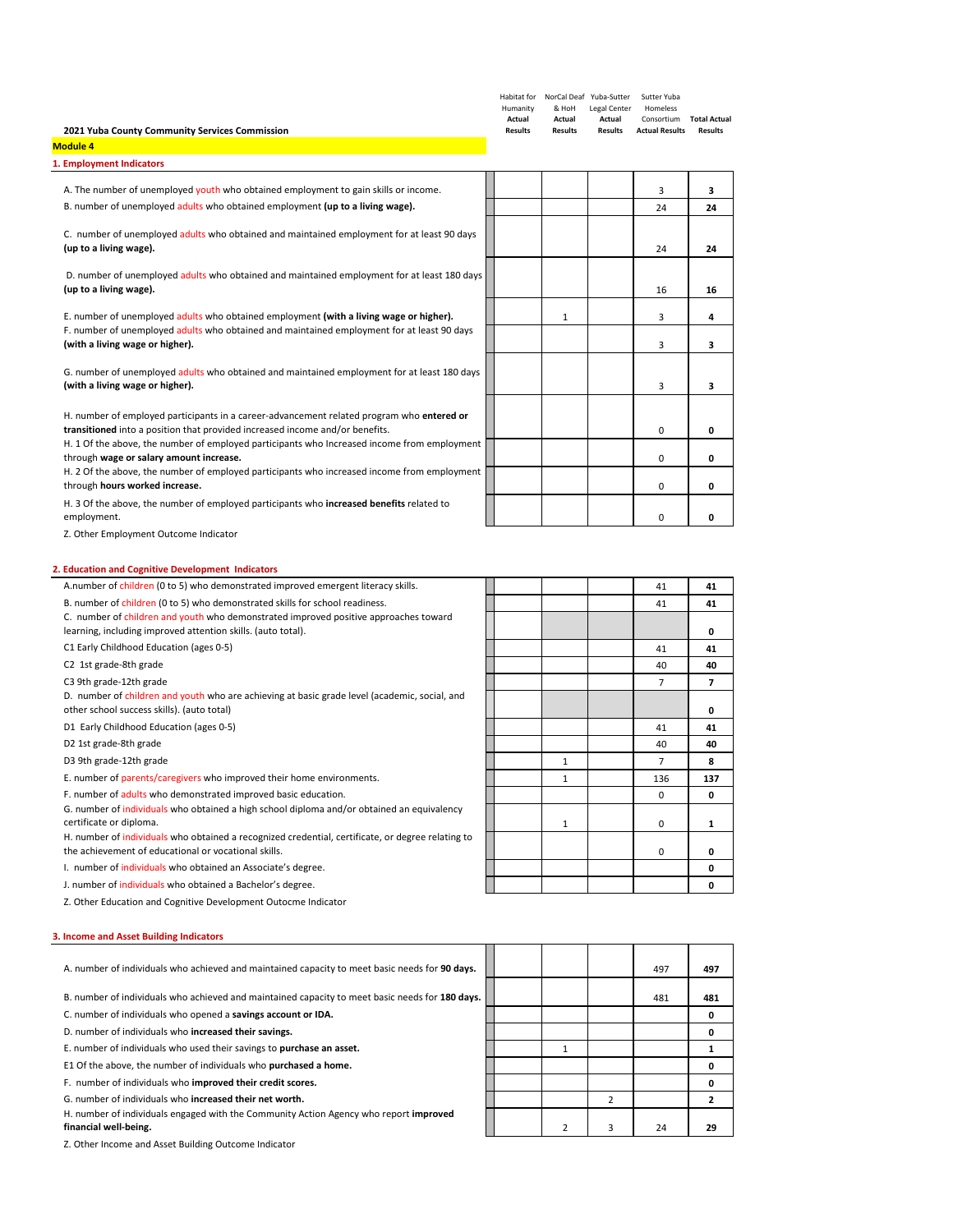| 2021 Yuba County Community Services Commission<br>4. Housing Indicators                                                                                                                                                      | Habitat for<br>Humanity<br>Actual<br><b>Results</b> | NorCal Deaf Yuba-Sutter<br>& HoH<br>Actual<br><b>Results</b> | Legal Center<br>Actual<br><b>Results</b> | Sutter Yuba<br>Homeless<br>Consortium<br><b>Actual Results</b> | <b>Total Actual</b><br><b>Results</b> |
|------------------------------------------------------------------------------------------------------------------------------------------------------------------------------------------------------------------------------|-----------------------------------------------------|--------------------------------------------------------------|------------------------------------------|----------------------------------------------------------------|---------------------------------------|
|                                                                                                                                                                                                                              |                                                     |                                                              |                                          |                                                                |                                       |
| A. number of households experiencing homelessness who obtained safe temporary shelter.                                                                                                                                       |                                                     |                                                              |                                          | 353                                                            | 353                                   |
| B. number of households who obtained safe and affordable housing.                                                                                                                                                            | 110                                                 | $\Omega$                                                     | 1                                        | 230                                                            | 341                                   |
| C. number of households who maintained safe and affordable housing for 90 days.                                                                                                                                              | 110                                                 |                                                              | $\overline{2}$                           | 222                                                            | 334                                   |
| D. number of households who maintained safe and affordable housing for 180 days.                                                                                                                                             | 102                                                 |                                                              |                                          | 173                                                            | 275                                   |
| E. number of households who avoided eviction.                                                                                                                                                                                |                                                     | 1                                                            | 5                                        |                                                                | 6                                     |
| E, number of households who avoided foreclosure.                                                                                                                                                                             |                                                     |                                                              | 1                                        |                                                                | 1                                     |
| G. number of households who experienced improved health and safety due to improvements<br>within their home (e.g. reduction or elimination of lead, radon, carbon dioxide and/or fire hazards<br>or electrical issues, etc). |                                                     | $\mathbf{1}$                                                 | $\mathbf{1}$                             | 22                                                             | 24                                    |
| H. number of households with improved energy efficiency and/or energy burden reduction in<br>their homes.                                                                                                                    |                                                     |                                                              |                                          | 12                                                             | 12                                    |
| Z. Other Housing Outomce Indicator                                                                                                                                                                                           |                                                     |                                                              |                                          |                                                                | 0                                     |
| # of individuals who improved physical access in their living space (wheel chair ramps, grab bars,<br>etc)                                                                                                                   |                                                     |                                                              |                                          |                                                                | 0                                     |

## **5. Health and Social/Behavorial Development Indicators**

| A. number of individuals who demonstrated increased nutrition skills (e.g. cooking, shopping, and<br>growing food). |  |                |          | 180 | 180 |
|---------------------------------------------------------------------------------------------------------------------|--|----------------|----------|-----|-----|
|                                                                                                                     |  |                |          |     |     |
| B. number of individuals who demonstrated <b>improved physical health</b> and well-being.                           |  | 1              |          | 318 | 319 |
| C. number of individuals who demonstrated improved mental and behavioral health and well-                           |  |                |          |     |     |
| being.                                                                                                              |  |                | 3        | 234 | 237 |
|                                                                                                                     |  |                |          |     |     |
| D. number of individuals who improved skills related to the adult role of parents/caregivers.                       |  | 1              |          | 119 | 120 |
| E. number of parents/caregivers who demonstrated increased sensitivity and responsiveness in                        |  |                |          |     |     |
| their interactions with their children.                                                                             |  |                |          | 98  | 98  |
| F. number of seniors (65+) who maintained an independent living situation.                                          |  | 1              | 13       | 21  | 35  |
|                                                                                                                     |  |                |          |     |     |
| G. number of individuals with disabilities who maintained an independent living situation.                          |  | $\overline{2}$ | $\Omega$ | 15  | 17  |
|                                                                                                                     |  |                |          |     |     |
| H. number of <b>individuals with chronic illness</b> who maintained an independent living situation.                |  | 1              |          | 5   | 6   |
| I. number of individuals with no recidivating event for six months.                                                 |  |                |          |     | 0   |
| 11. Youth (ages 14-17)                                                                                              |  |                |          |     | 0   |
| 12. Adults (ages 18+)                                                                                               |  |                |          |     | 0   |
|                                                                                                                     |  |                |          |     |     |

Z. Other Health and Social/Behavorial Development Outocme Indicator

#### **6. Civic Engagment and Community Involvement Indicators**

| A. number of Community Action program participants who increased skills, knowledge, and<br>abilities to enable them to work with Community Action to improve conditions in the community. |  |  |  |
|-------------------------------------------------------------------------------------------------------------------------------------------------------------------------------------------|--|--|--|
| A1 Of the above, the number of Community Action program participants who improved their                                                                                                   |  |  |  |
| leadership skills.                                                                                                                                                                        |  |  |  |
| A2 Of the above, the number of Community Action program participants who improved their                                                                                                   |  |  |  |
| social networks.                                                                                                                                                                          |  |  |  |

A3 Of the above, the number of Community Action program participants who gained other skills, knowledge and abilities to **enhance their ability to engage.** 0 **0**

Z. Other Civic Engagement and Community Involvement Outcome Indicator

## **7. Outomces Across Multiple Domains**

| .<br>r of individuals who achieved one or more outcomes as identified by the National .<br>. number |  |  |     |     |
|-----------------------------------------------------------------------------------------------------|--|--|-----|-----|
| Performance Indicators in various domains.                                                          |  |  | 497 | 499 |

Z. Other Outcome Indicator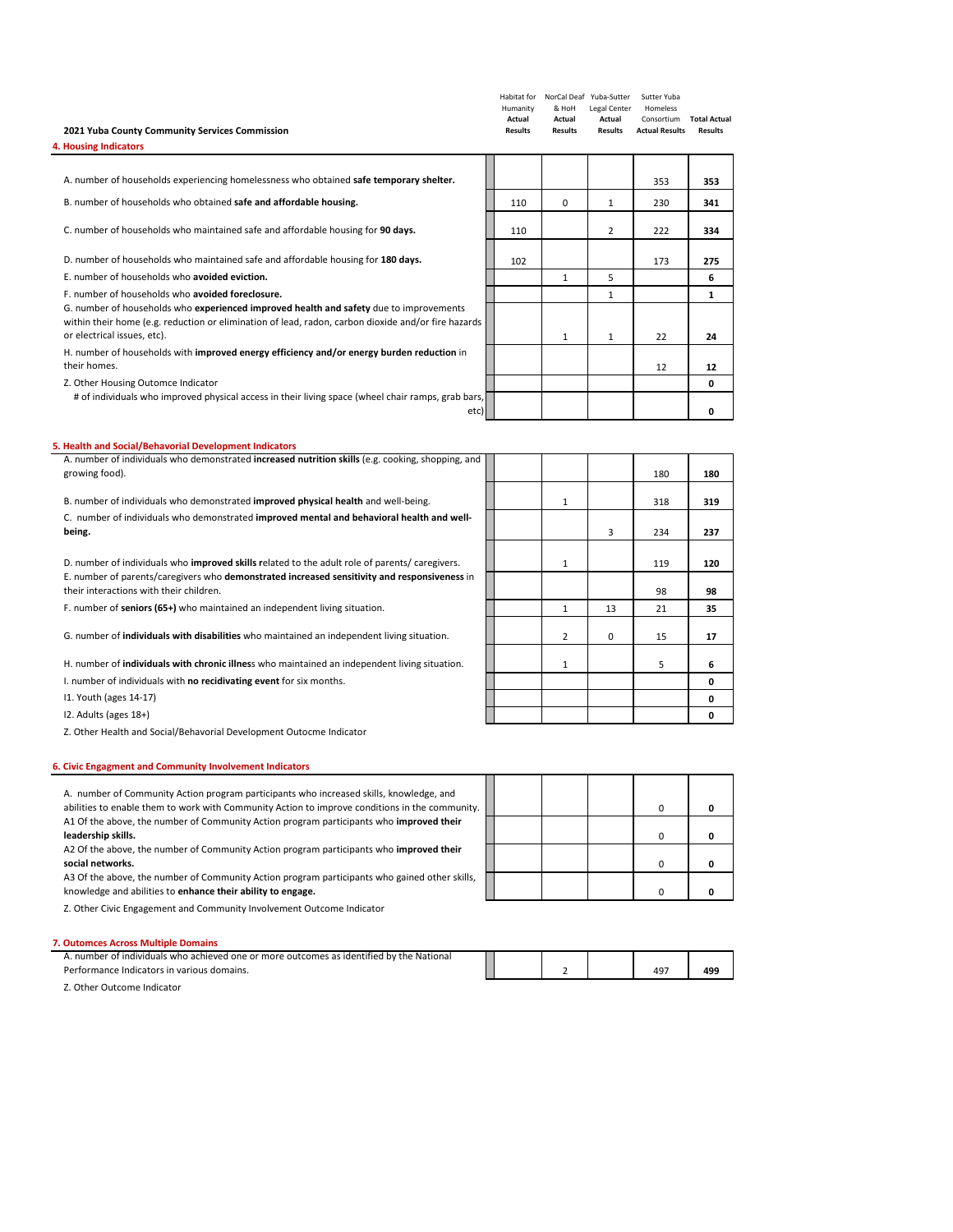|                  | 2021 Yuba County Community Services Commission                                                    | Habitat for<br>Humanity<br>Annual | NorCal<br>Services for<br>Deaf Annual | Sutter Yuba<br>Homeless<br>Consortium<br>Annual | Yuba Sutter<br>Legal<br>Services<br>Annual | <b>Total Annual</b> |
|------------------|---------------------------------------------------------------------------------------------------|-----------------------------------|---------------------------------------|-------------------------------------------------|--------------------------------------------|---------------------|
|                  | <b>Module 4, Section C All Characteristics Report</b>                                             |                                   |                                       |                                                 |                                            |                     |
|                  | <b>INDIVIDUALS</b>                                                                                |                                   |                                       |                                                 |                                            |                     |
|                  |                                                                                                   |                                   |                                       |                                                 |                                            |                     |
| Α                | Total unduplicated number of all INDIVIDUALS about whom one or more characteristics were obtained | 352                               | 15                                    | 2,664                                           | 113                                        | 3,144               |
| B                | Total unduplicated number of all HOUSEHOLDS about whom one or more characteristics were obtained  | 161                               | 15                                    | 1,796                                           | 113                                        | 2,085               |
|                  | 1 GENDER-number of individuals                                                                    |                                   |                                       |                                                 |                                            |                     |
| a                | Male                                                                                              | 152                               | 6                                     | 880                                             | 47                                         | 1,085               |
| b                | Female                                                                                            | 200                               | 9                                     | 1,781                                           | 66                                         | 2,056               |
| c.               | Other                                                                                             |                                   |                                       | $\overline{2}$                                  |                                            | 2                   |
| d.               | Unknown/not reported                                                                              |                                   |                                       | $\mathbf{1}$                                    |                                            | $\mathbf{1}$        |
|                  | <b>TOTAL GENDER 0</b>                                                                             | 352                               | 15                                    | 2,664                                           | 113                                        | 3,144               |
|                  | 2 AGE-number of individuals                                                                       |                                   |                                       |                                                 |                                            |                     |
| a                | $0 - 5$                                                                                           | 7                                 |                                       | 257                                             |                                            | 264                 |
| $\mathbf b$      | 6 to 13                                                                                           | 18                                |                                       | 285                                             |                                            | 303                 |
| $\mathsf c$      | $14 - 17$                                                                                         | 21                                |                                       | 164                                             |                                            | 185                 |
| $\sf d$          | 18-24                                                                                             | 9                                 | 3                                     | 152                                             |                                            | 164                 |
| e                | 25-44                                                                                             | 3                                 | 3                                     | 653                                             |                                            | 659                 |
|                  | 45-54                                                                                             | 12                                | $\mathbf{1}$                          | 290                                             |                                            | 303                 |
| g                | 55-59                                                                                             | 10                                | 4                                     | 171                                             |                                            | 185                 |
| h                | 60-64                                                                                             | 45                                | 3                                     | 138                                             | 27                                         | 213                 |
|                  | 65-74                                                                                             | 24                                |                                       | 100                                             | 56                                         | 180                 |
|                  | $75+$                                                                                             | 21                                | $\mathbf{1}$                          | 43                                              | 30                                         | 95                  |
| k                | Unknown/not reported                                                                              | 182                               |                                       | 411                                             |                                            | 593                 |
|                  | TOTAL AGE 0                                                                                       | 352                               | 15                                    | 2,664                                           | 113                                        | 3,144               |
|                  | 18 plus $0$                                                                                       | 103                               | 15                                    | 1,547                                           | 113                                        |                     |
|                  | 3 EDUCATION LEVELS--number of individuals ages 14-24                                              |                                   |                                       |                                                 |                                            |                     |
| a                | $0 - 8$                                                                                           | 21                                |                                       | 22                                              |                                            | 43                  |
| $\mathsf b$      | 9-12/Non-Graduate                                                                                 | 9                                 |                                       | 43                                              |                                            | 52                  |
| c                | <b>High School Graduate</b>                                                                       |                                   | $\mathbf{1}$                          | 28                                              |                                            | 29                  |
|                  | GED/Equivalency Diploma                                                                           |                                   |                                       |                                                 |                                            | 0                   |
| d                | 12 grade+ Some Post Secondary                                                                     |                                   | 2                                     | 5                                               |                                            | $\overline{ }$      |
| e                | 2 or 4 yr. College Graduate                                                                       |                                   |                                       |                                                 |                                            | 0                   |
| ١f               | Graduate of othr post-secondary school                                                            |                                   |                                       |                                                 |                                            | 0                   |
| g                | Unknown/not reported                                                                              |                                   |                                       | 218                                             |                                            | 218                 |
|                  | TOTAL EDUCATION ages 14-24 0                                                                      | 30                                | 3                                     | 316                                             | $\mathbf 0$                                | 349                 |
|                  | 14-24 0                                                                                           | 30                                | 3                                     | 316                                             | 0                                          |                     |
|                  | 3 EDUCATION LEVELS--number of individuals ages 25+<br>$0 - 8$                                     |                                   |                                       |                                                 |                                            | 40                  |
| a<br>$\mathsf b$ | 9-12/Non-Graduate                                                                                 | 45                                |                                       | 37<br>242                                       | 3<br>15                                    | 302                 |
|                  |                                                                                                   | 51                                |                                       | 329                                             | 32                                         | 412                 |
| $\mathsf c$      | High School Graduate                                                                              |                                   |                                       |                                                 |                                            | 0                   |
|                  | GED/Equivalency Diploma                                                                           |                                   |                                       |                                                 |                                            | 197                 |
| d                | 12 grade+ Some Post Secondary<br>2 or 4 yr. College Graduate                                      |                                   | 12                                    | 165<br>73                                       | 20<br>12                                   | 85                  |
| e<br>f           |                                                                                                   |                                   |                                       |                                                 | $\overline{2}$                             | 35                  |
|                  | Graduate of othr post-secondary school                                                            |                                   |                                       | 33                                              | 29                                         | 564                 |
| g                | Unknown/not reported<br>TOTAL EDUCATION ages 25+ 0                                                | 19                                | 12                                    | 516                                             |                                            | 1,635               |
|                  | $25+ 0$                                                                                           | 115<br>115                        | 12                                    | 1,395<br>1,395                                  | 113<br>113                                 |                     |
|                  | 4 DISCONNECTED YOUTH- number of individuals                                                       |                                   |                                       |                                                 |                                            |                     |
| a                | Youth ages 14-24 who are neither working or in school                                             |                                   | $\overline{2}$                        | 33                                              |                                            | 35                  |
|                  |                                                                                                   |                                   |                                       |                                                 |                                            |                     |

#### 5 **HEALTH‐ number of individuals**

| a | <b>Disabling Condition</b>  |     |    |       |     |       |
|---|-----------------------------|-----|----|-------|-----|-------|
|   | Yes                         | 91  | 15 | 682   | 29  | 817   |
|   | <b>No</b>                   | 58  |    | 964   | 84  | 1,106 |
|   | Unknown/not reported        | 203 |    | 1,018 |     | 1,221 |
|   | TOTAL DISABLING CONDITION 0 | 352 | 15 | 2,664 | 113 | 3,144 |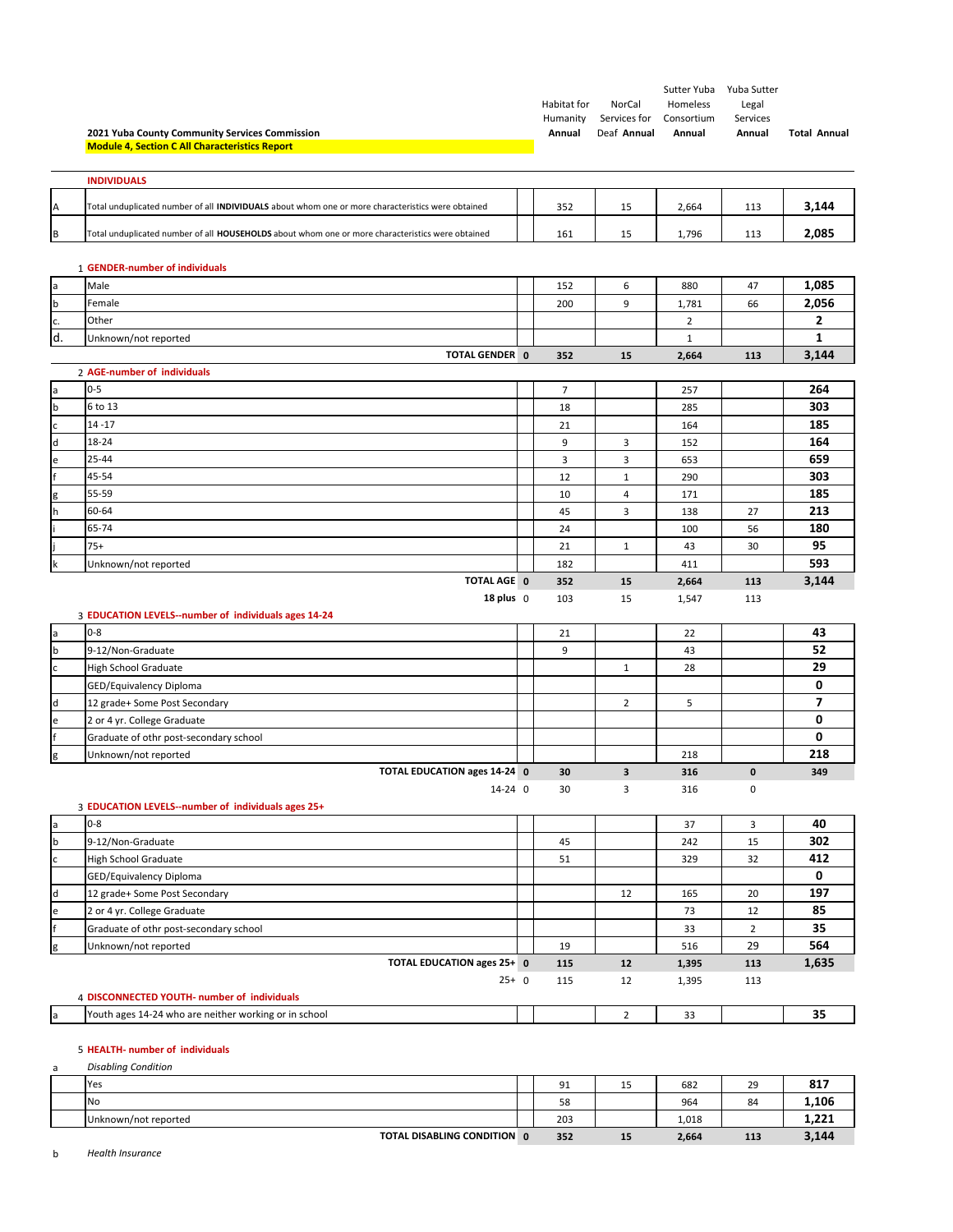|                                                |             |              | Sutter Yuba | Yuba Sutter |                     |
|------------------------------------------------|-------------|--------------|-------------|-------------|---------------------|
|                                                | Habitat for | NorCal       | Homeless    | Legal       |                     |
|                                                | Humanity    | Services for | Consortium  | Services    |                     |
| 2021 Yuba County Community Services Commission | Annual      | Deaf Annual  | Annual      | Annual      | <b>Total Annual</b> |
| Yes                                            | 61          | 15           | 1,080       | 104         | 1,260               |
| <b>No</b>                                      |             |              | 105         |             | 105                 |
| Unknown/not reported                           | 291         |              | 1,479       | ۵           | 1,779               |
| TOTAL HEALTH INSURANCE 0                       | 352         | 0            | 2,664       | 113         | 3,129               |

If individual reported that they had Health Insurance, please identify the source of health

insurance below. C1‐c8 can be greater thatn 5b

|     | <b>Health Insurance Sources</b>           |    |    |       |     |       |
|-----|-------------------------------------------|----|----|-------|-----|-------|
| c.1 | Medicaid                                  |    | 13 | 781   | 32  | 826   |
| c.2 | Medicare                                  |    |    | 125   | 89  | 216   |
| c.3 | State Children's Health Insurance Program | 28 |    | 63    |     | 91    |
| c.4 | State Health Insurance for Adults         |    |    | 44    |     | 44    |
| c.5 | Military Health Care                      | 33 |    | 48    |     | 84    |
| c.6 | Direct-Purchase                           |    |    | ь     | 21  | 27    |
| c.7 | <b>Employment Based</b>                   |    |    | 13    |     | 13    |
| c.8 | Unknown/not reported                      |    |    |       |     |       |
| c.9 | TOTAL 0                                   | 61 | 15 | 1,080 | 145 | 1,301 |

## 6 **ETHNICITY/RACE ‐ number of individuals**

|      | Ethnicity                               |     |    |       |     |       |
|------|-----------------------------------------|-----|----|-------|-----|-------|
| a.1  | Hispanic, Latino or Spanish Origins     | 72  |    | 682   |     | 765   |
| a.2  | Not Hispanic, Latino or Spanish Origins |     | 13 | 1,561 | 103 | 1,677 |
| la.3 | Unknown/not reported                    | 280 |    | 421   |     | 702   |
|      | <b>TOTAL ETHNICITY</b> 0                | 352 | 15 | 2,664 | 113 | 3,144 |

|     | Race                                       |     |    |       |     |       |
|-----|--------------------------------------------|-----|----|-------|-----|-------|
| b.1 | American Indian and Alaskan Native         | 23  |    | 90    |     | 114   |
| b.2 | Asian                                      | 36  |    | 121   |     | 162   |
| b.3 | <b>Black or African American</b>           | 12  | 4  | 135   | 8   | 159   |
| b.4 | Native Hawaiian and Other Pacific Islander | 8   |    | 12    |     | 20    |
| b.5 | White                                      | 92  | 6  | 1,163 | 97  | 1,358 |
| b.6 | Other                                      |     |    | 226   |     | 227   |
| b.7 | Multi-Race (any 2 or more of the above)    | 71  |    | 183   |     | 254   |
| b.8 | Unknown/not reported                       | 110 |    | 734   |     | 850   |
|     | <b>TOTAL RACE 0</b>                        | 352 | 15 | 2,664 | 113 | 3,144 |

#### 7 **MILITARY STATUS‐ number of individuals 18+**

| la. | Veteran                      | 31  |    | 68    | 12  | 111   |
|-----|------------------------------|-----|----|-------|-----|-------|
| Ib. | <b>Active Military</b>       |     |    |       |     |       |
|     | Never served in the Military |     |    |       |     |       |
| IC. | Unknown/not reported         | 91  | 15 | 1,476 | 101 | 1,683 |
|     | TOTAL MILITARY STATUS 0      | 124 | 15 | 1,547 | 113 | 1,799 |
|     | $18 + 0$                     | 124 | 15 | 1,547 | 113 |       |

|    | 8 WORK STATUS - number of individuals 18+  |     |        |       |     |       |
|----|--------------------------------------------|-----|--------|-------|-----|-------|
| a. | <b>Employed Full-Time</b>                  | 35  |        | 151   |     | 187   |
| b. | <b>Employed Part-Time</b>                  | 15  | 3      | 83    |     | 101   |
| c. | Migrant Seasonal Farm Worker               |     |        | ь     |     | 6     |
| d. | Unemployed (Short-Term, 6 months or less)  |     |        | 38    |     | 40    |
| e. | Unemployed (Long-Term, more than 6 months) |     |        | 117   |     | 118   |
| f. | Unemployed (Not in Labor Force)            | 14  |        | 647   |     | 663   |
| g. | Retired                                    | 60  | h<br>∠ | 123   | 90  | 275   |
| h. | Unknown/not reported                       |     | 8      | 382   | 19  | 409   |
|    | <b>TOTAL WORK STATUS 0</b>                 | 124 | 15     | 1,547 | 113 | 1,799 |
|    | $18+0$                                     | 124 | 15     | 1,547 | 113 |       |

# **HOUSEHOLD LEVEL CHARACTERISTICS**

|             | 9 HOUSEHOLD TYPE- number of households |    |   |       |           |       |
|-------------|----------------------------------------|----|---|-------|-----------|-------|
| a           | Single Person                          | 95 | ᅩ | 1,369 | 59        | 1,536 |
| $\mathbf b$ | Two Adults - No Children               |    |   | 107   | ٦a<br>ر ر | 155   |
| $\sim$<br>้ | Single Parent/Female                   |    |   | 204   |           | 212   |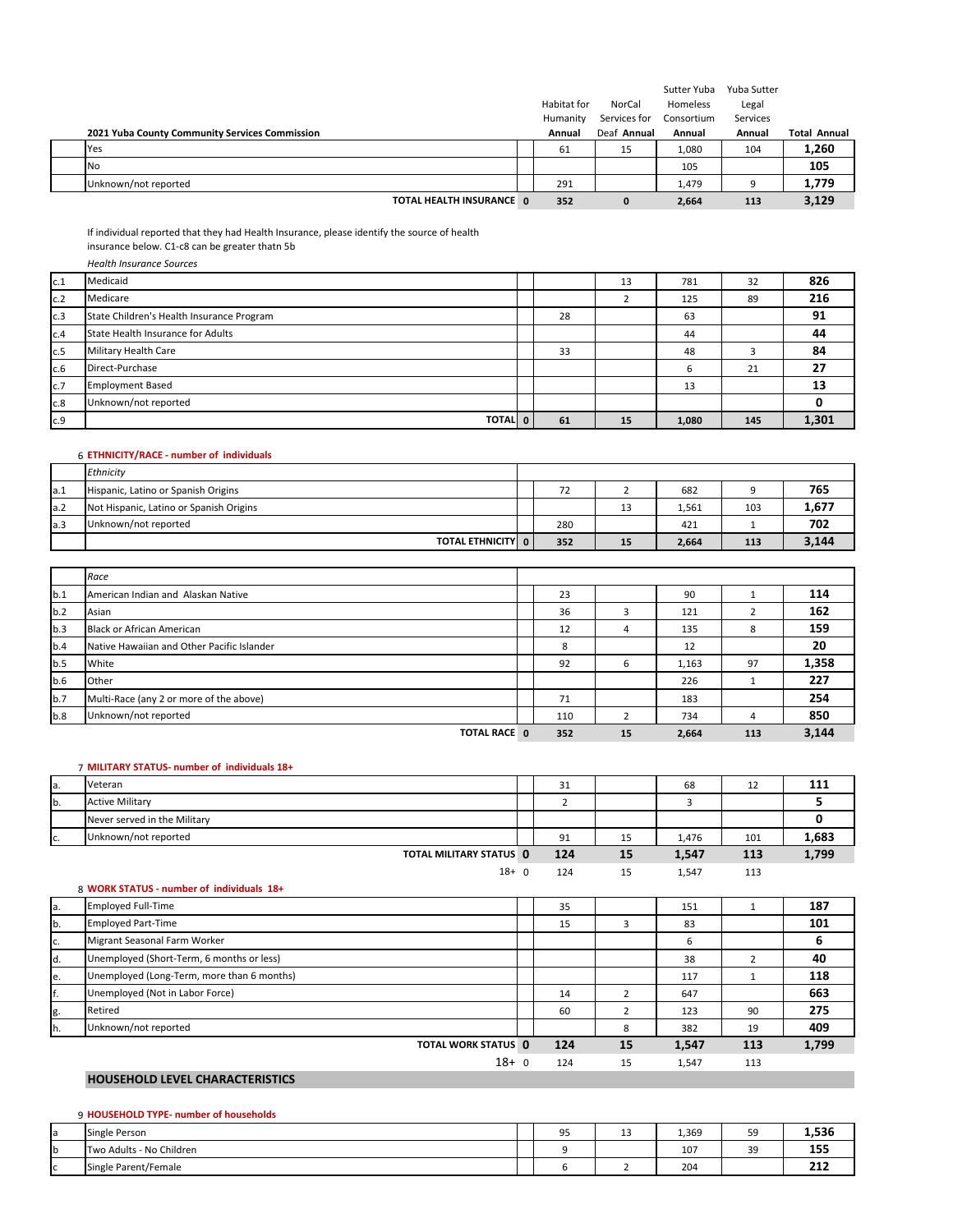|   |                                                | Habitat for<br>Humanity | NorCal<br>Services for | Sutter Yuba<br>Homeless<br>Consortium | Yuba Sutter<br>Legal<br>Services |                     |
|---|------------------------------------------------|-------------------------|------------------------|---------------------------------------|----------------------------------|---------------------|
|   | 2021 Yuba County Community Services Commission | Annual                  | Deaf Annual            | Annual                                | Annual                           | <b>Total Annual</b> |
|   | Single Parent/Male                             | 4                       |                        | 16                                    |                                  | 20                  |
| e | Two-Parent Household                           | 32                      |                        | 69                                    |                                  | 101                 |
|   | Non-related Adults with Children               |                         |                        |                                       |                                  |                     |
|   | Multigenerational Household                    | 4                       |                        | 11                                    | 15                               | 30                  |
|   | Other                                          |                         |                        |                                       |                                  |                     |
|   | Unknown/not reported                           | 11                      |                        | 14                                    |                                  | 25                  |
|   | TOTAL HOUSEHOLD TYPE 0                         | 161                     | 15                     | 1,796                                 | 113                              | 2,085               |

#### 10 **HOUSEHOLD SIZE‐number of households**

| Single Person          | 95  | 13 | 1,369   | 59  | 1,536 |
|------------------------|-----|----|---------|-----|-------|
| Two                    | 10  |    | 172     | 39  | 223   |
| Three                  |     |    | 110     | 11  | 126   |
| Four                   | 10  |    | 68      |     | 81    |
| Five                   |     |    | 23      |     | 27    |
| Six or more            |     |    | 17<br>⊥ |     | 22    |
| Unknown/not reported   | 33  |    | 37      |     | 70    |
| TOTAL HOUSEHOLD SIZE 0 | 161 | 15 | 1,796   | 113 | 2,085 |

## 11 **HOUSING‐‐Number of households**

|   | Own                     | 24  |    | 53    | 71  | 151   |
|---|-------------------------|-----|----|-------|-----|-------|
|   | Rent                    | 40  | 11 | 274   | 40  | 365   |
|   | Other permanent housing | 91  |    | 369   |     | 460   |
|   | Homeless                |     |    | 784   |     | 785   |
| e | Other                   |     |    | 20    |     | 22    |
|   | Unknown/not reported    | b   |    | 296   |     | 302   |
|   | <b>TOTAL HOUSING 0</b>  | 161 | 15 | 1,796 | 113 | 2,085 |

## 12 **LEVEL OF HOUSEHOLD INCOME (% of HHS guideline)‐‐Number of households**

| la | Up to 50%                         | 103 | 13 | 548   | 19  | 683   |
|----|-----------------------------------|-----|----|-------|-----|-------|
| b  | 51% to 75%                        | 11  |    | 79    | 23  | 114   |
| c  | 76% to 100%                       | 6   |    | 155   | 21  | 183   |
| d  | 101% to 125%                      | 5   |    | 41    | 9   | 55    |
| e  | 126% to 150%                      | 8   |    | 43    | 9   | 60    |
| f  | 151% to 175%                      | 12  |    | 25    | 6   | 43    |
| g  | 176% to 200%                      | 16  |    | 24    |     | 47    |
| h  | 201% to 250%                      |     |    | 13    | 14  | 27    |
|    | 250% and over                     |     |    | 10    | b.  | 15    |
|    | Unknown/not reported              |     |    | 858   |     | 858   |
|    | TOTAL LEVEL OF HOUSEHOLD INCOME 0 | 161 | 15 | 1,796 | 113 | 2,085 |

#### 13 **SOURCES OF HOUSEHOLD INCOME**

| a        | Income from employment only                                        | 41  |    | 76    |     | 117   |
|----------|--------------------------------------------------------------------|-----|----|-------|-----|-------|
| <b>b</b> | Income from Employment and Other Income Source                     |     |    | 9     |     | 15    |
| ГC       | Income from Employment, Other Income Source, and Non-Cash Benefits |     |    | 24    |     | 24    |
| Id       | Income from Employment and Non-Cash Benefits                       |     |    | 34    |     | 34    |
| e        | Other Income Source only                                           |     |    | 267   |     | 267   |
|          | Other Income Source and Non-Cash Benefits                          | 90  | 11 | 215   | 81  | 397   |
| g        | No Income                                                          |     |    | 125   |     | 127   |
| ۱h       | Non-Cash Benefits Only                                             |     |    | 174   |     | 174   |
|          | Unknown/not reported                                               | 30  |    | 872   | 28  | 930   |
|          | TOTAL 0                                                            | 161 | 15 | 1.796 | 113 | 2.085 |

#### *Below, please report the types of Other income and/or non‐cash benefits received by the households who reportd sources other than employment*

## 14 **OTHER INCOME SOURCE‐number of households (13b,c,e,f)**

| <b>a</b> | <b>TANF</b>                                  |  |    | 116 | 116 |
|----------|----------------------------------------------|--|----|-----|-----|
| Ib       | Supplemental Security Income (SSI)           |  | 13 | 277 | 307 |
| l C      | Social Security Disability Income (SSDI)     |  |    | 111 |     |
| ld       | VA Service-Connected Disability Compensation |  |    | 318 | 349 |
| l e      | VA Non-Service Connected Disablity Pension   |  |    |     |     |